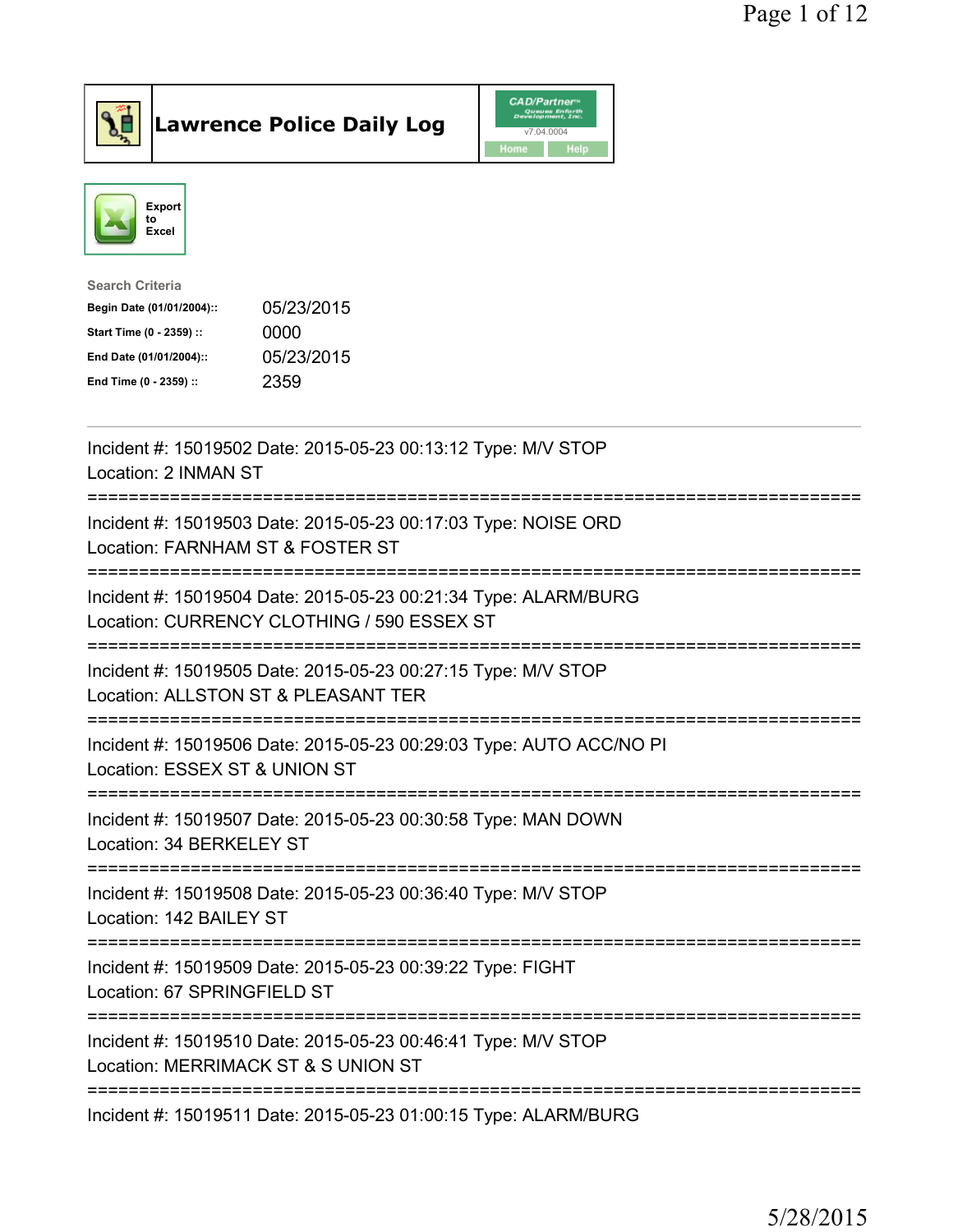Location: OCOA MARKET / 461 HAMPSHIRE ST =========================================================================== Incident #: 15019512 Date: 2015-05-23 01:01:12 Type: ALARM/BURG Location: GO 1 DOLLAR / 73 WINTHROP AV =========================================================================== Incident #: 15019513 Date: 2015-05-23 01:12:25 Type: SUS PERS/MV Location: WESLEY ST & WILLIAM ST =========================================================================== Incident #: 15019514 Date: 2015-05-23 01:13:18 Type: ALARM/BURG Location: ESPERANZA ACADEMY / 198 GARDEN ST =========================================================================== Incident #: 15019515 Date: 2015-05-23 01:32:10 Type: CK WELL BEING Location: 103 BOWDOIN ST FL 2 =========================================================================== Incident #: 15019516 Date: 2015-05-23 01:51:29 Type: HARASSMENT Location: 137 BYRON AV =========================================================================== Incident #: 15019517 Date: 2015-05-23 01:58:50 Type: DOMESTIC/PAST Location: 183 PARKER ST FL 4 =========================================================================== Incident #: 15019518 Date: 2015-05-23 02:08:23 Type: M/V STOP Location: AMESBURY ST & COMMON ST =========================================================================== Incident #: 15019519 Date: 2015-05-23 02:11:36 Type: CRUISER MAINT Location: BEACON ST & GLENN ST =========================================================================== Incident #: 15019521 Date: 2015-05-23 02:19:45 Type: GUN CALL Location: 163 PARK ST FL 1 =========================================================================== Incident #: 15019520 Date: 2015-05-23 02:19:59 Type: DISORDERLY Location: SAM'S FOOD STORE / 389 BROADWAY =========================================================================== Incident #: 15019522 Date: 2015-05-23 02:23:24 Type: UNWANTEDGUEST Location: 183 PARKER ST FL 4 =========================================================================== Incident #: 15019523 Date: 2015-05-23 02:25:38 Type: SHOTS FIRED Location: LAZARUS HOUSE / 48 HOLLY ST =========================================================================== Incident #: 15019524 Date: 2015-05-23 02:34:22 Type: M/V STOP Location: HAVERHILL ST & WEST ST =========================================================================== Incident #: 15019525 Date: 2015-05-23 02:38:45 Type: DOMESTIC/PROG Location: 30 TEXAS AV FL 3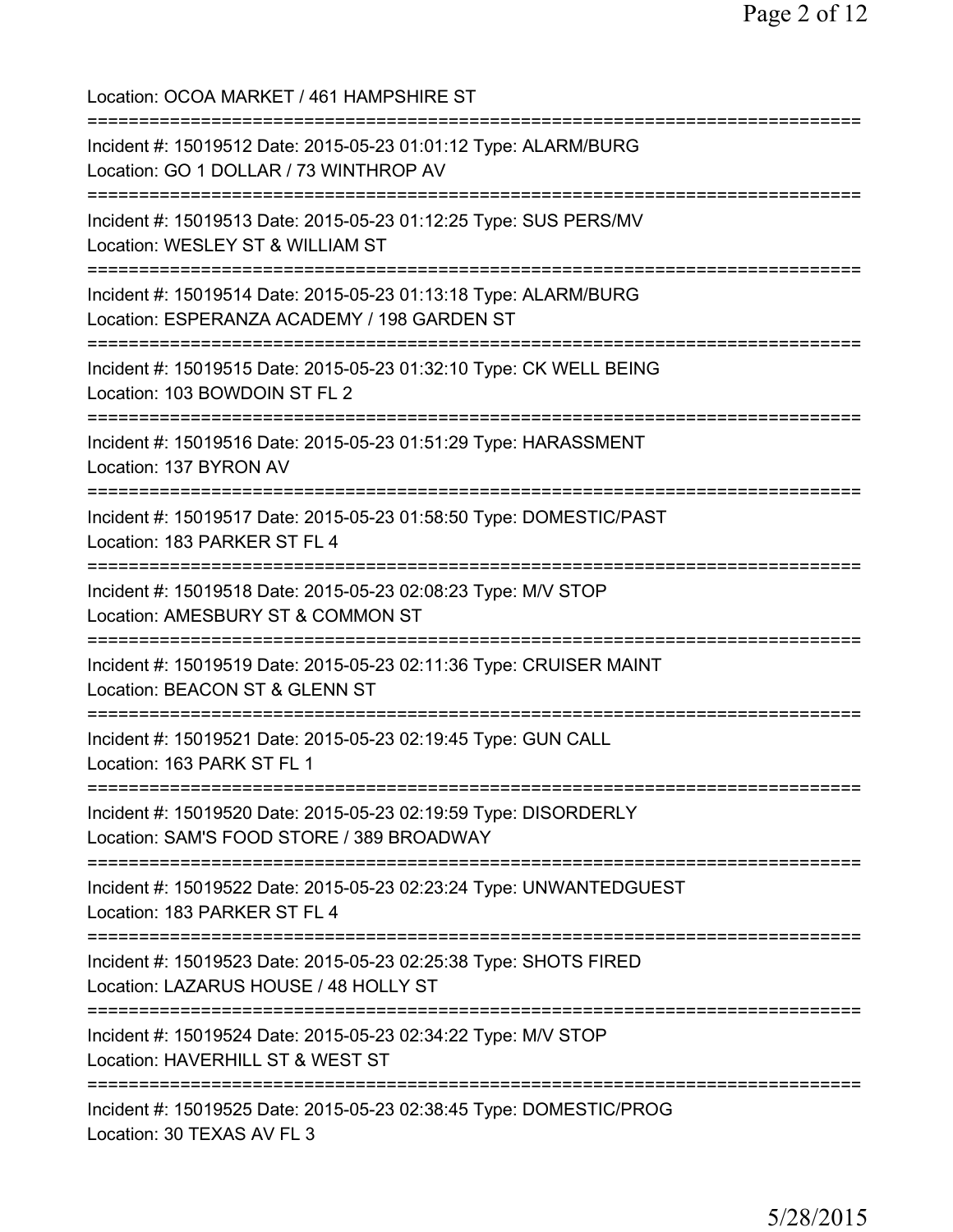| Incident #: 15019526 Date: 2015-05-23 02:46:55 Type: FIRE<br>Location: 351 ESSEX ST                                                                 |
|-----------------------------------------------------------------------------------------------------------------------------------------------------|
| Incident #: 15019527 Date: 2015-05-23 02:48:41 Type: UNWANTEDGUEST<br>Location: 183 PARKER ST                                                       |
| Incident #: 15019528 Date: 2015-05-23 02:53:33 Type: TOW/REPOSSED<br>Location: 144 CHESTER ST                                                       |
| Incident #: 15019529 Date: 2015-05-23 03:22:48 Type: ALARMS<br>Location: CENTRAL CATHOLIC HIGH SCHOOL / 300 HAMPSHIRE ST                            |
| Incident #: 15019530 Date: 2015-05-23 03:35:07 Type: MV/BLOCKING<br>Location: 15 PROSPECT CT                                                        |
| Incident #: 15019531 Date: 2015-05-23 04:09:32 Type: DISTURBANCE<br>Location: DUNKIN DONUTS / 104 MARSTON ST<br>=======================             |
| Incident #: 15019532 Date: 2015-05-23 05:25:55 Type: ALARMS<br>Location: SPECTOR TEXTILE / 10 EMBANKMENT RD                                         |
| Incident #: 15019533 Date: 2015-05-23 05:41:12 Type: ALARMS<br>Location: JIMS KABAB / 277 MERRIMACK ST                                              |
| Incident #: 15019534 Date: 2015-05-23 05:54:27 Type: NOISE ORD<br>Location: 8 WENDELL ST FL 3                                                       |
| Incident #: 15019535 Date: 2015-05-23 06:01:36 Type: ALARM/BURG<br>Location: CURRENCY CLOTHING / 590 ESSEX ST                                       |
| Incident #: 15019536 Date: 2015-05-23 06:17:16 Type: GUN CALL<br>Location: HOLLY ST & BROADWAY                                                      |
| Incident #: 15019537 Date: 2015-05-23 06:59:35 Type: RECOV/STOL/MV<br>Location: 24 FLORENCE AV                                                      |
| Incident #: 15019538 Date: 2015-05-23 07:40:11 Type: ALARM/BURG<br>Location: JIMS KABOB / 277 MERRIMACK ST                                          |
| ===================================<br>Incident #: 15019539 Date: 2015-05-23 08:03:06 Type: ALARMS<br>Location: ARLINGTON SCHOOL / 150 ARLINGTON ST |
|                                                                                                                                                     |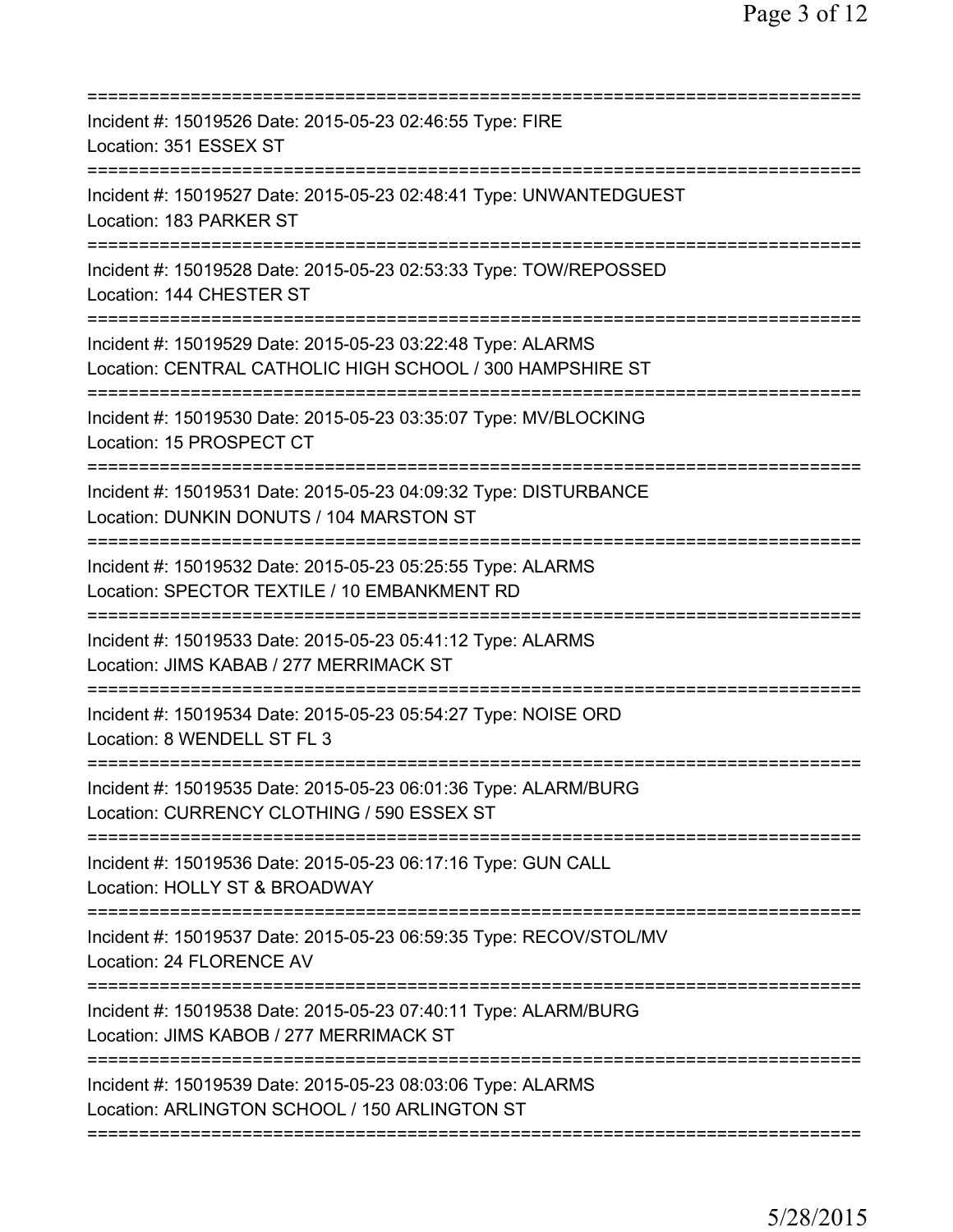| Incident #: 15019540 Date: 2015-05-23 08:57:49 Type: 911 HANG UP<br>Location: 33 LEONARD AV #BLDG 5 FL APT 3                                               |
|------------------------------------------------------------------------------------------------------------------------------------------------------------|
| Incident #: 15019541 Date: 2015-05-23 09:17:05 Type: ALARM/BURG<br>Location: EBLEMS / 490 ESSEX ST                                                         |
| Incident #: 15019542 Date: 2015-05-23 09:39:50 Type: SUS PERS/MV<br>Location: ST MARY'S CHURCH / 205 HAMPSHIRE ST                                          |
| Incident #: 15019543 Date: 2015-05-23 09:41:51 Type: COUNTERFEIT<br>Location: 90 LOWELL ST                                                                 |
| Incident #: 15019544 Date: 2015-05-23 09:51:05 Type: LARCENY/PAST<br>Location: 63 BROOK ST                                                                 |
| Incident #: 15019545 Date: 2015-05-23 09:56:10 Type: 911 HANG UP<br>Location: 600 HAVERHILL ST FL 2                                                        |
| Incident #: 15019546 Date: 2015-05-23 09:57:40 Type: M/V STOP<br>Location: 126 HAVERHILL ST<br>:==================================                         |
| Incident #: 15019547 Date: 2015-05-23 10:00:16 Type: AUTO ACC/PED<br>Location: 1 PARKER ST                                                                 |
| Incident #: 15019548 Date: 2015-05-23 10:02:34 Type: SUS PERS/MV<br>Location: HAIRCUTS ETC. / 265 MERRIMACK ST                                             |
| ===========================<br>Incident #: 15019549 Date: 2015-05-23 10:16:39 Type: SPECIAL CHECK<br>Location: 205 BROADWAY                                |
| ==================================<br>==================<br>Incident #: 15019550 Date: 2015-05-23 10:18:53 Type: UNWANTEDGUEST<br>Location: 320 S BROADWAY |
| Incident #: 15019551 Date: 2015-05-23 10:29:18 Type: NEIGHBOR PROB<br>Location: 257 BROADWAY #9                                                            |
| Incident #: 15019552 Date: 2015-05-23 10:34:45 Type: DOMESTIC/PAST<br>Location: 2 ALLSTON ST #2                                                            |
| Incident #: 15019553 Date: 2015-05-23 10:36:04 Type: ALARMS<br>Location: 198 GARDEN ST                                                                     |
| Incident #: 15019554 Date: 2015-05-23 10:39:51 Type: DOMESTIC/PROG                                                                                         |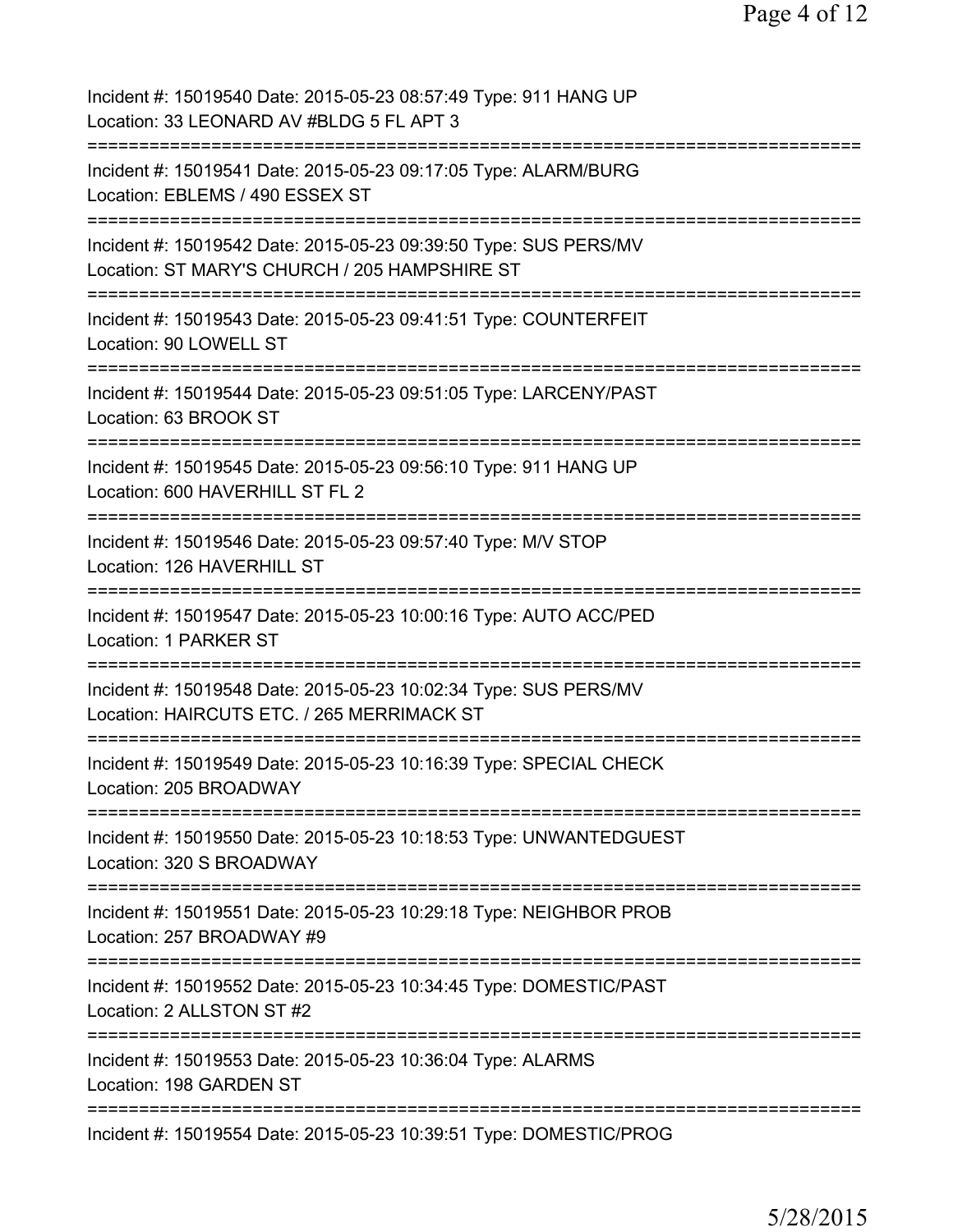Location: 49 DRACUT ST =========================================================================== Incident #: 15019555 Date: 2015-05-23 10:42:57 Type: GENERAL SERV Location: CENTER ST & EXCHANGE ST =========================================================================== Incident #: 15019556 Date: 2015-05-23 11:03:14 Type: MEDIC SUPPORT Location: 132 SPRUCE ST FL 2 =========================================================================== Incident #: 15019557 Date: 2015-05-23 11:16:41 Type: 209A/VIOLATION Location: 46 E LAUREL ST =========================================================================== Incident #: 15019558 Date: 2015-05-23 11:23:24 Type: ALARMS Location: 75 NEWTON ST =========================================================================== Incident #: 15019559 Date: 2015-05-23 11:41:09 Type: WARRANT SERVE Location: 77 S UNION ST #U/K =========================================================================== Incident #: 15019560 Date: 2015-05-23 11:46:38 Type: MAN DOWN Location: MERRIMACK ST & S UNION ST =========================================================================== Incident #: 15019561 Date: 2015-05-23 12:00:40 Type: A&B PAST Location: 20 E LAUREL ST =========================================================================== Incident #: 15019562 Date: 2015-05-23 12:11:51 Type: NOTIFICATION Location: 21 SAXONIA AV =========================================================================== Incident #: 15019563 Date: 2015-05-23 12:30:49 Type: GANG Location: 26 TREMONT ST =========================================================================== Incident #: 15019564 Date: 2015-05-23 12:36:12 Type: SHOPLIFTING Location: LAWRENCE STORE / 107 S UNION ST =========================================================================== Incident #: 15019565 Date: 2015-05-23 12:41:01 Type: TOW/REC/STOL Location: NIGHTINGALE CT =========================================================================== Incident #: 15019566 Date: 2015-05-23 12:44:01 Type: SUS PERS/MV Location: 160 WINTHROP AV =========================================================================== Incident #: 15019567 Date: 2015-05-23 13:04:17 Type: HIT & RUN M/V Location: 92 GLENN ST =========================================================================== Incident #: 15019568 Date: 2015-05-23 13:04:46 Type: 209A/VIOLATION Location: 204 S UNION ST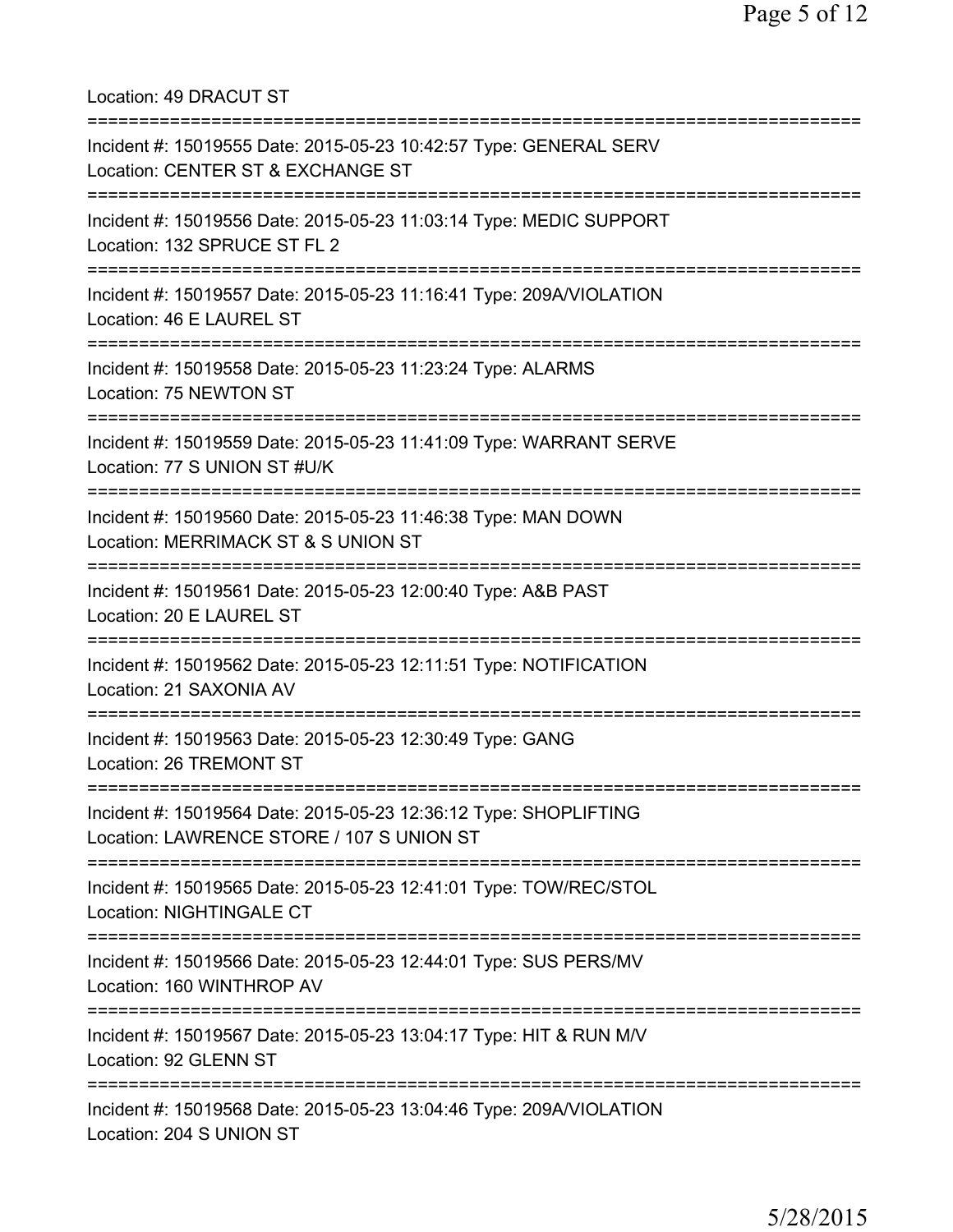| Incident #: 15019569 Date: 2015-05-23 13:09:40 Type: ALARMS<br>Location: WEATHERBEE SCHOOL / 75 NEWTON ST                   |
|-----------------------------------------------------------------------------------------------------------------------------|
| Incident #: 15019570 Date: 2015-05-23 13:10:38 Type: NOISE ORD<br>Location: MAY ST & MANCHESTER ST<br>;==================== |
| Incident #: 15019571 Date: 2015-05-23 13:25:05 Type: LOUD NOISE<br>Location: 9 FALMOUTH ST                                  |
| Incident #: 15019572 Date: 2015-05-23 13:30:46 Type: UNWANTEDGUEST<br>Location: 141 AMESBURY ST #401                        |
| Incident #: 15019573 Date: 2015-05-23 13:53:39 Type: UNWANTEDGUEST<br>Location: 226 BAILEY ST FL 3                          |
| Incident #: 15019574 Date: 2015-05-23 14:08:19 Type: TOW/ABANDONED<br>Location: 32 PLEASANT TR                              |
| Incident #: 15019575 Date: 2015-05-23 14:12:19 Type: SUS PERS/MV<br>Location: 75 N PARISH RD                                |
| Incident #: 15019576 Date: 2015-05-23 14:18:48 Type: ALARMS<br>Location: WITTIMOR COM / 30 GLENN ST<br>:===========         |
| Incident #: 15019577 Date: 2015-05-23 14:39:14 Type: ALARMS<br>Location: 84 MARSTON ST #B                                   |
| Incident #: 15019578 Date: 2015-05-23 14:41:53 Type: LOUD NOISE<br>Location: 475 HAVERHILL ST                               |
| Incident #: 15019579 Date: 2015-05-23 14:42:27 Type: DOMESTIC/PAST<br>Location: 16 EXETER ST #B                             |
| Incident #: 15019580 Date: 2015-05-23 15:05:58 Type: INVEST CONT<br>Location: FERRY ST & MARSTON ST                         |
| Incident #: 15019581 Date: 2015-05-23 15:41:01 Type: NOTIFICATION<br>Location: 21 SAXONIA AV                                |
| Incident #: 15019582 Date: 2015-05-23 15:41:21 Type: LOUD NOISE<br>Location: 128 BAILEY ST                                  |
|                                                                                                                             |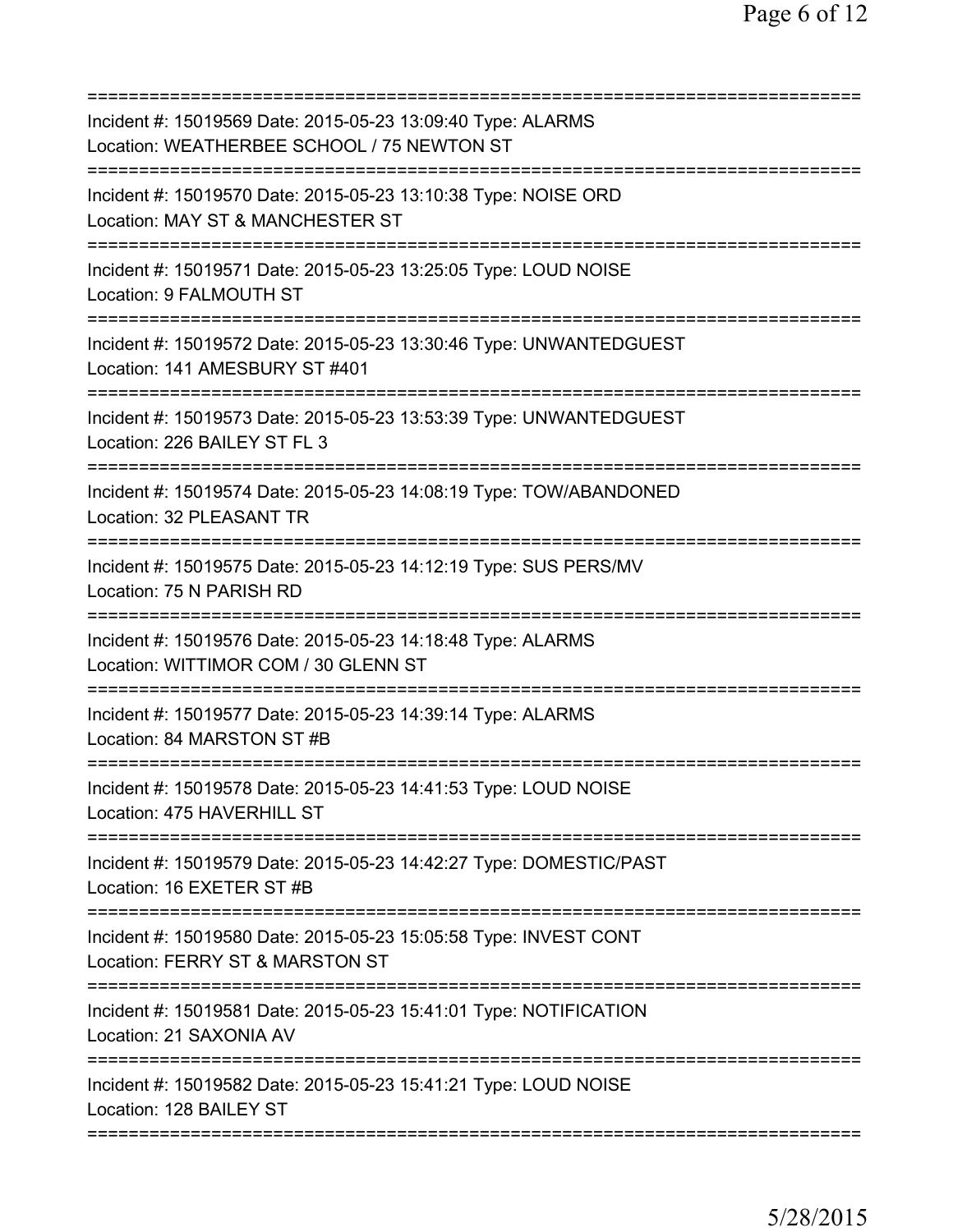| Incident #: 15019583 Date: 2015-05-23 16:09:03 Type: LOUD NOISE<br>Location: 477 RIVERSIDE DR                                                   |
|-------------------------------------------------------------------------------------------------------------------------------------------------|
| Incident #: 15019584 Date: 2015-05-23 16:11:20 Type: FIGHT<br>Location: 574 ESSEX ST                                                            |
| Incident #: 15019585 Date: 2015-05-23 16:14:01 Type: ASSIST FIRE<br>Location: 490 HAMPSHIRE ST                                                  |
| =====================<br>Incident #: 15019586 Date: 2015-05-23 16:15:17 Type: MISSING PERS<br>Location: 260 E HAVERHILL ST #1                   |
| Incident #: 15019587 Date: 2015-05-23 16:53:09 Type: FIGHT<br>Location: VIP AUTO PARTS / 98 WINTHROP AV                                         |
| =============================<br>Incident #: 15019588 Date: 2015-05-23 17:25:51 Type: FIGHT<br>Location: 29 MT VERNON ST                        |
| =============<br>Incident #: 15019589 Date: 2015-05-23 17:46:51 Type: NOISE ORD<br>Location: 2 CYR DR                                           |
| ==================<br>Incident #: 15019590 Date: 2015-05-23 17:49:06 Type: SUS PERS/MV<br>Location: S UNION ST & SALEM ST                       |
| Incident #: 15019591 Date: 2015-05-23 17:57:00 Type: M/V STOP<br>Location: HAVERHILL ST & MILTON ST                                             |
| Incident #: 15019593 Date: 2015-05-23 17:57:12 Type: NOISE ORD<br>Location: 32 OREGON AV                                                        |
| Incident #: 15019592 Date: 2015-05-23 17:57:26 Type: M/V STOP<br>Location: BROADWAY & METHUEN ST                                                |
| ============================<br>Incident #: 15019594 Date: 2015-05-23 18:04:27 Type: NOISE ORD<br>Location: D'WENDY'S RESTARAUNT / 459 BROADWAY |
| Incident #: 15019595 Date: 2015-05-23 18:05:00 Type: NOISE ORD<br>Location: 459 BROADWAY                                                        |
| Incident #: 15019596 Date: 2015-05-23 18:06:09 Type: PARK & WALK<br>Location: 1 WEST ST                                                         |
| Incident #: 15019597 Date: 2015-05-23 18:14:05 Type: NOISE ORD                                                                                  |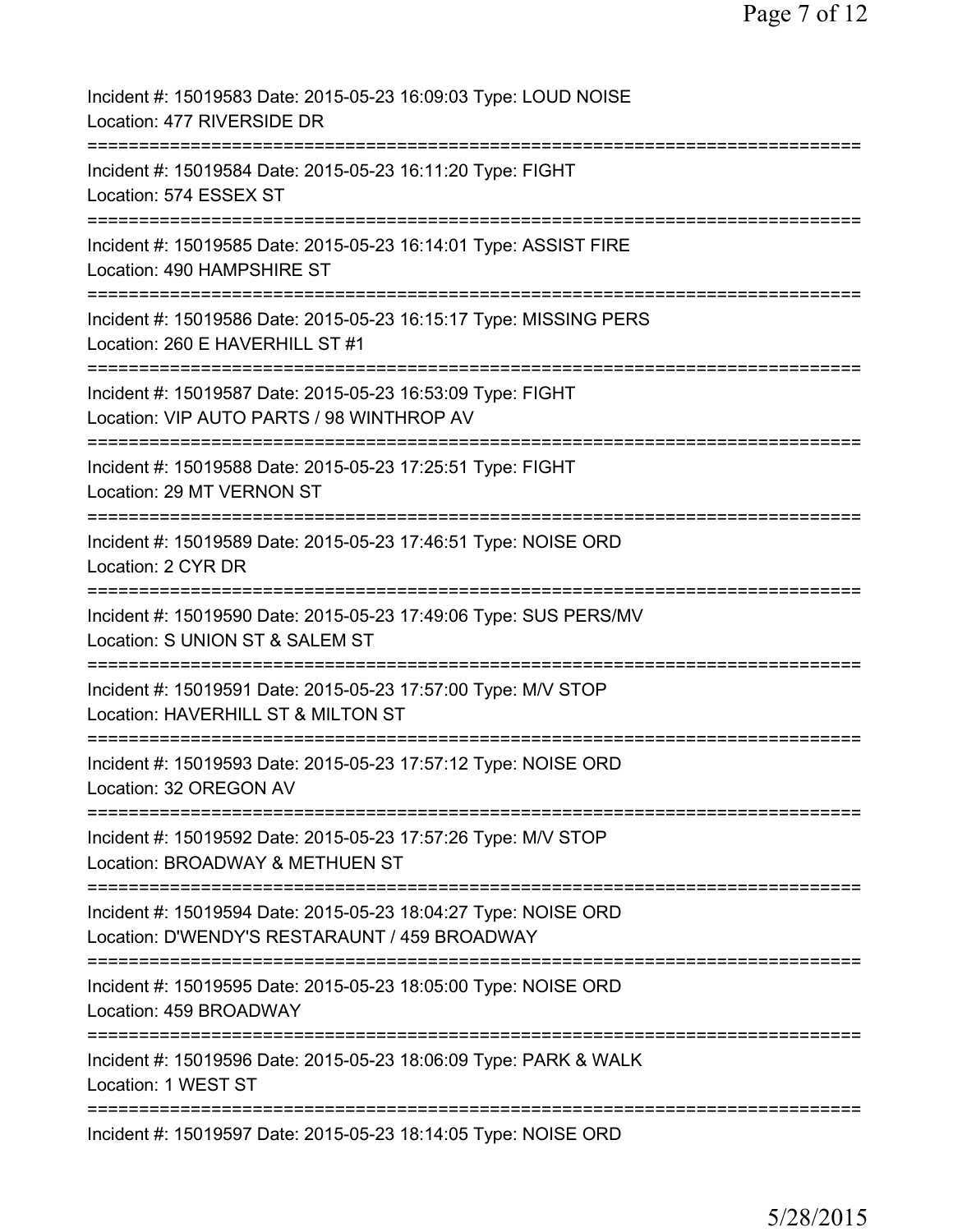Location: 932 ESSEX ST =========================================================================== Incident #: 15019598 Date: 2015-05-23 18:15:50 Type: MEDIC SUPPORT Location: 25 ATKINSON ST #A =========================================================================== Incident #: 15019599 Date: 2015-05-23 18:18:09 Type: 911 HANG UP Location: 15 FOXCROFT ST =========================================================================== Incident #: 15019600 Date: 2015-05-23 18:27:09 Type: M/V STOP Location: 407 ESSEX ST =========================================================================== Incident #: 15019601 Date: 2015-05-23 18:46:53 Type: DISTURBANCE Location: 206 HIGH ST =========================================================================== Incident #: 15019602 Date: 2015-05-23 18:48:02 Type: M/V STOP Location: JACKSON ST & SUMMER ST =========================================================================== Incident #: 15019603 Date: 2015-05-23 19:02:15 Type: M/V STOP Location: 230 HIGH ST =========================================================================== Incident #: 15019605 Date: 2015-05-23 19:02:45 Type: KEEP PEACE Location: 141 AMESBURY ST #401 =========================================================================== Incident #: 15019604 Date: 2015-05-23 19:04:04 Type: NOISE ORD Location: 3 WINTHROP AV =========================================================================== Incident #: 15019606 Date: 2015-05-23 19:07:16 Type: M/V STOP Location: DEWEY ST =========================================================================== Incident #: 15019607 Date: 2015-05-23 19:18:03 Type: M/V STOP Location: 114 PLAZA =========================================================================== Incident #: 15019608 Date: 2015-05-23 19:23:34 Type: B&E/PROG Location: 24 WOODLAND ST =========================================================================== Incident #: 15019609 Date: 2015-05-23 19:25:49 Type: NOISE ORD Location: 159 WEST ST =========================================================================== Incident #: 15019610 Date: 2015-05-23 19:26:40 Type: NOISE ORD Location: 150 ARLINGTON ST =========================================================================== Incident #: 15019611 Date: 2015-05-23 19:33:57 Type: MAN DOWN Location: CHESTNUT ST & JACKSON ST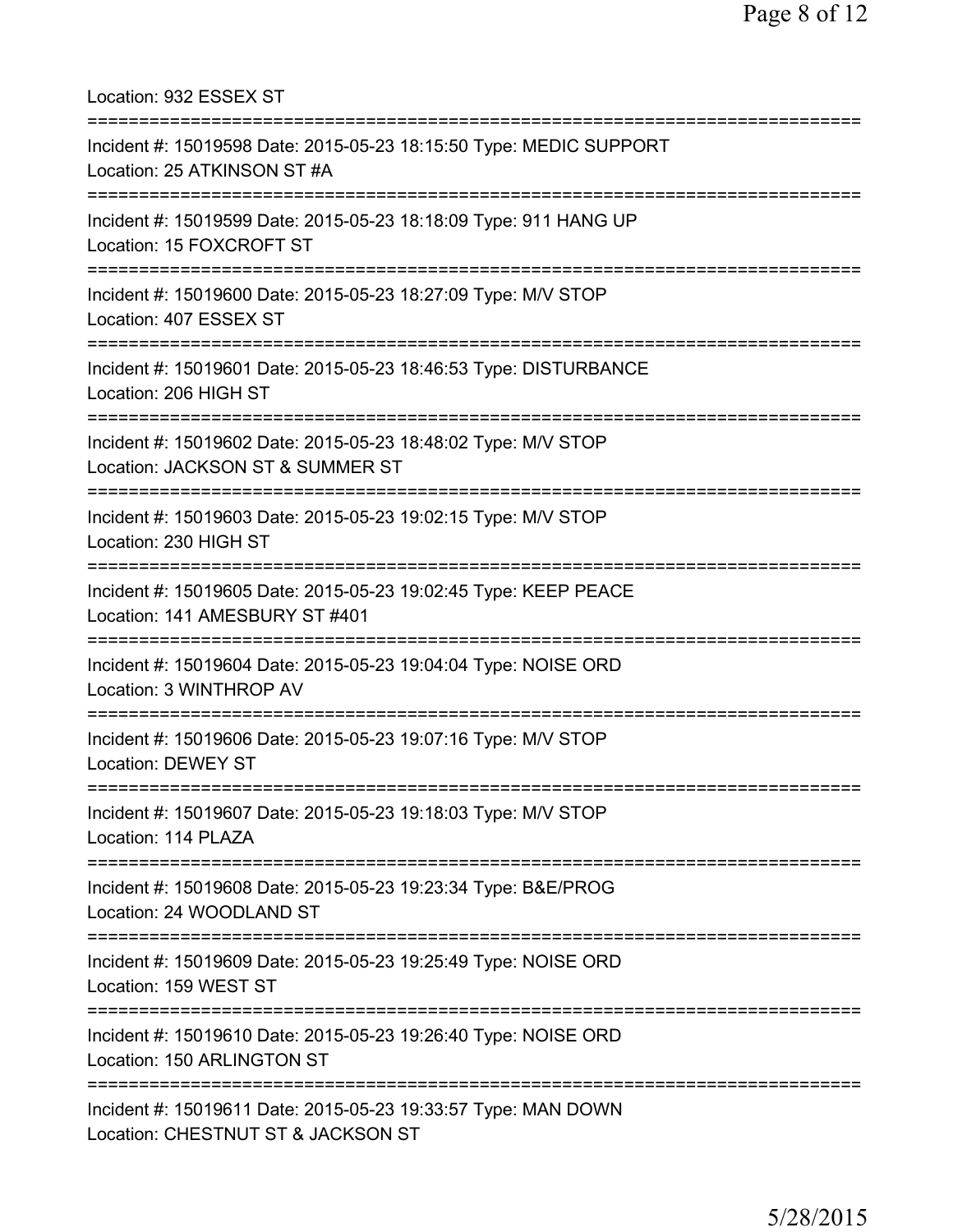| Incident #: 15019612 Date: 2015-05-23 19:36:52 Type: ALARM/BURG<br>Location: GUERRERA RESIDENCE / 57 HOWARD ST  |
|-----------------------------------------------------------------------------------------------------------------|
| Incident #: 15019613 Date: 2015-05-23 19:42:10 Type: HIT & RUN M/V<br>Location: BRADFORD ST & BROADWAY          |
| Incident #: 15019614 Date: 2015-05-23 19:51:05 Type: SUS PERS/MV<br>Location: 45 AVON ST                        |
| Incident #: 15019615 Date: 2015-05-23 20:01:42 Type: NOISE ORD<br>Location: 110 RIVER POINTE WY #5311 FL 3      |
| Incident #: 15019616 Date: 2015-05-23 20:10:29 Type: UNATENEDCHILD<br>Location: WALGREENS / 220 S BROADWAY      |
| Incident #: 15019617 Date: 2015-05-23 20:14:20 Type: NOISE ORD<br>Location: 38 PERRY AV                         |
| Incident #: 15019618 Date: 2015-05-23 20:25:05 Type: M/V STOP<br>Location: CAMBRIDGE ST & WINTHROP AV           |
| Incident #: 15019620 Date: 2015-05-23 20:29:25 Type: DISTURBANCE<br>Location: 51 WILLIAM ST                     |
| Incident #: 15019619 Date: 2015-05-23 20:29:52 Type: M/V STOP<br>Location: ATHENS PIZZA + SUBS / 171 S BROADWAY |
| Incident #: 15019621 Date: 2015-05-23 20:32:01 Type: NOISE ORD<br>Location: 5 BYRON AV                          |
| Incident #: 15019622 Date: 2015-05-23 20:34:00 Type: NOISE ORD<br>Location: TREMONT ST & WEST ST                |
| Incident #: 15019623 Date: 2015-05-23 20:55:03 Type: M/V STOP<br>Location: PARKER ST & SALEM ST                 |
| Incident #: 15019624 Date: 2015-05-23 20:57:22 Type: UNWANTEDGUEST<br>Location: 48 SARATOGA ST FL 3             |
| Incident #: 15019626 Date: 2015-05-23 21:05:55 Type: GENERAL SERV<br>Location: 121 EASTON ST                    |
|                                                                                                                 |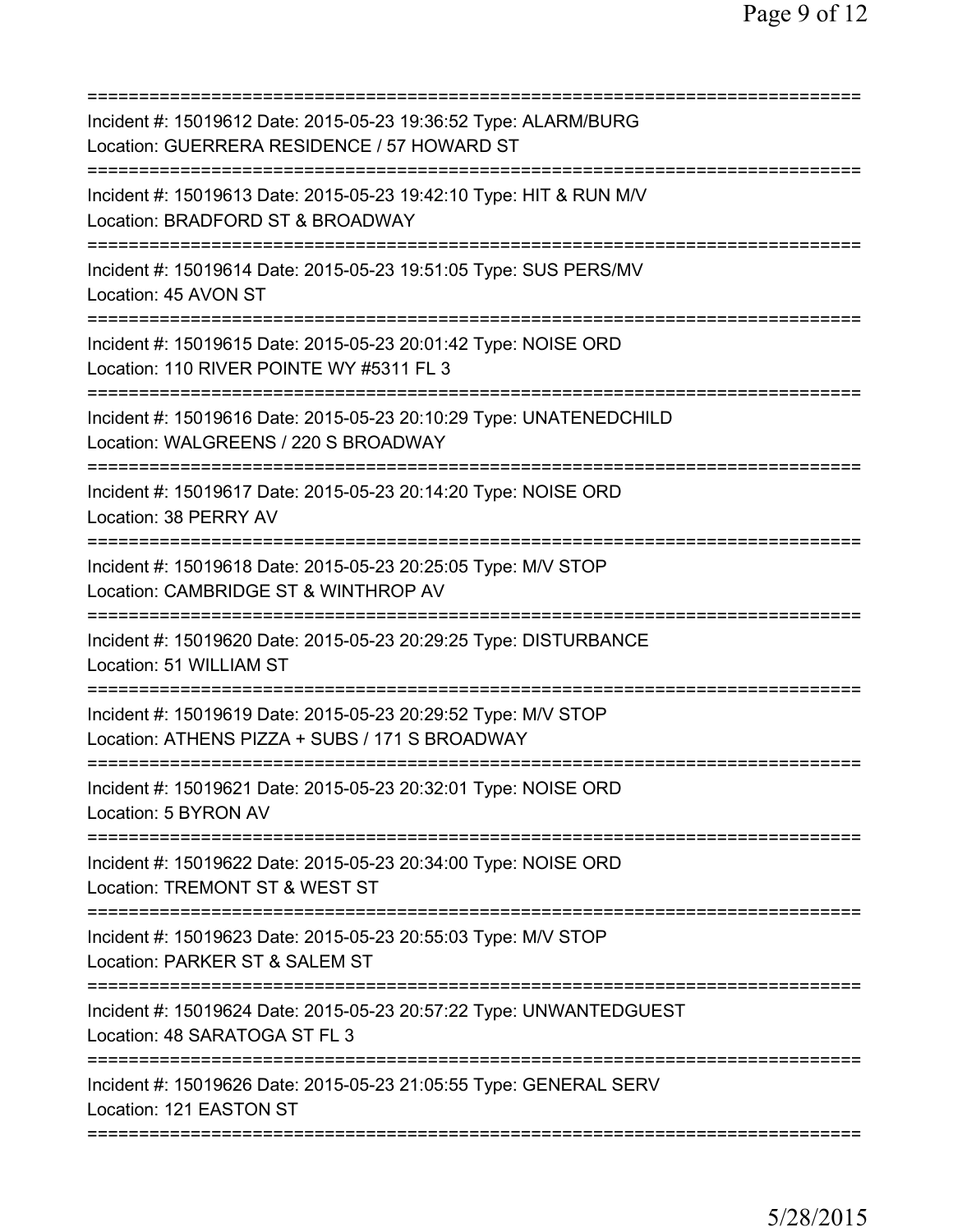| Incident #: 15019625 Date: 2015-05-23 21:06:35 Type: M/V STOP<br>Location: FRONT ST & S BROADWAY                                            |
|---------------------------------------------------------------------------------------------------------------------------------------------|
| Incident #: 15019627 Date: 2015-05-23 21:09:32 Type: NOISE ORD<br>Location: 95 CHESTER ST                                                   |
| Incident #: 15019628 Date: 2015-05-23 21:10:13 Type: NOISE ORD<br>Location: 100-102 CHESTER ST                                              |
| Incident #: 15019629 Date: 2015-05-23 21:10:53 Type: SUS PERS/MV<br><b>Location: 9 VERMONT ST</b>                                           |
| Incident #: 15019630 Date: 2015-05-23 21:15:25 Type: NOISE ORD<br>Location: 439 HAMPSHIRE ST<br>------------                                |
| Incident #: 15019631 Date: 2015-05-23 21:16:01 Type: GENERAL SERV<br>Location: EASTERN BANK / 486 ESSEX ST<br>----------------------------- |
| Incident #: 15019632 Date: 2015-05-23 21:17:32 Type: ALARM/BURG<br>Location: LAWRENCE HIGH SCHOOL / 70 N PARISH RD                          |
| Incident #: 15019633 Date: 2015-05-23 21:19:13 Type: M/V STOP<br>Location: COMMON ST & HAMPSHIRE ST                                         |
| Incident #: 15019634 Date: 2015-05-23 21:27:04 Type: M/V STOP<br>Location: 50 BROADWAY                                                      |
| Incident #: 15019635 Date: 2015-05-23 21:29:29 Type: NOISE ORD<br>Location: 100 SARATOGA ST                                                 |
| Incident #: 15019636 Date: 2015-05-23 21:29:52 Type: NOISE ORD<br>Location: 107 SARATOGA ST                                                 |
| Incident #: 15019637 Date: 2015-05-23 21:39:56 Type: M/V STOP<br>Location: MARKET ST & PARKER ST                                            |
| Incident #: 15019638 Date: 2015-05-23 21:42:39 Type: NOISE ORD<br>Location: 52 WOODLAND ST                                                  |
| Incident #: 15019639 Date: 2015-05-23 21:56:25 Type: MV/BLOCKING<br>Location: 309 HIGH ST                                                   |
| ==============================<br>============<br>Incident #: 15019640 Date: 2015-05-23 21:57:55 Type: M/V STOP                             |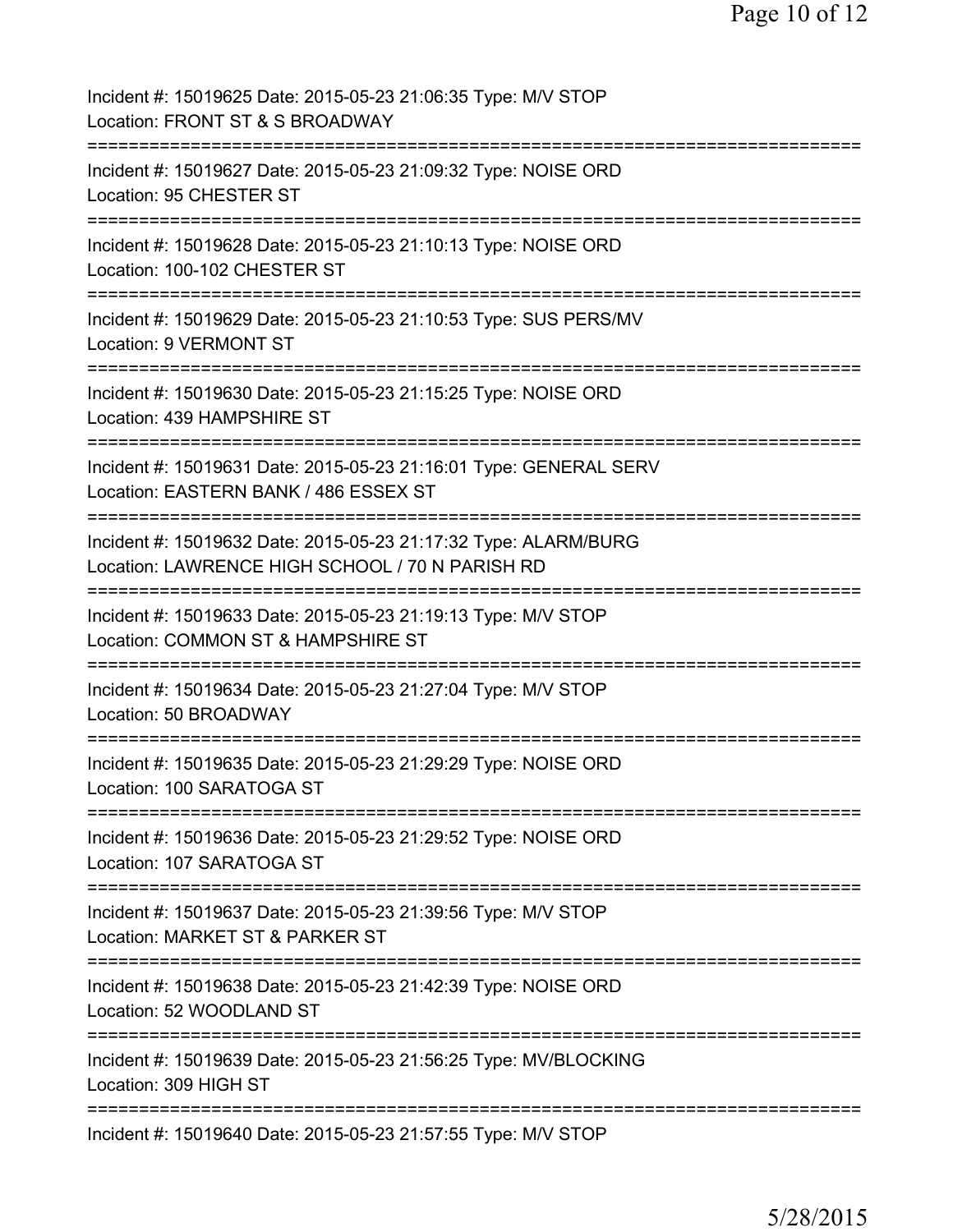Location: 7 N PARISH RD =========================================================================== Incident #: 15019641 Date: 2015-05-23 21:58:27 Type: DISTURBANCE Location: 143 MYRTLE ST FL 2ND =========================================================================== Incident #: 15019642 Date: 2015-05-23 22:00:56 Type: FIGHT Location: 29 MT VERNON ST =========================================================================== Incident #: 15019643 Date: 2015-05-23 22:02:16 Type: NOISE ORD Location: 80 AMHERST ST =========================================================================== Incident #: 15019644 Date: 2015-05-23 22:09:15 Type: SUS PERS/MV Location: 81 GROTON ST =========================================================================== Incident #: 15019645 Date: 2015-05-23 22:14:57 Type: NOISE ORD Location: 853 ESSEX ST =========================================================================== Incident #: 15019646 Date: 2015-05-23 22:15:34 Type: FIRE/MV Location: 22 BROOK ST =========================================================================== Incident #: 15019647 Date: 2015-05-23 22:17:57 Type: UNWANTEDGUEST Location: 493 HAVERHILL ST FL 2 =========================================================================== Incident #: 15019648 Date: 2015-05-23 22:18:40 Type: SUS PERS/MV Location: 333 METHUEN ST =========================================================================== Incident #: 15019649 Date: 2015-05-23 22:41:05 Type: M/V STOP Location: DURHAM ST & S BROADWAY =========================================================================== Incident #: 15019650 Date: 2015-05-23 22:43:16 Type: M/V STOP Location: PEMBERTON WY =========================================================================== Incident #: 15019651 Date: 2015-05-23 22:45:09 Type: A&B PAST Location: 44 BELLEVUE ST =========================================================================== Incident #: 15019652 Date: 2015-05-23 22:50:16 Type: M/V STOP Location: S BROADWAY & SHATTUCK ST =========================================================================== Incident #: 15019653 Date: 2015-05-23 22:51:37 Type: M/V STOP Location: BELLEVUE ST & HILLTOP AV =========================================================================== Incident #: 15019654 Date: 2015-05-23 23:16:49 Type: MISSING PERS Location: LAWRENCE ST